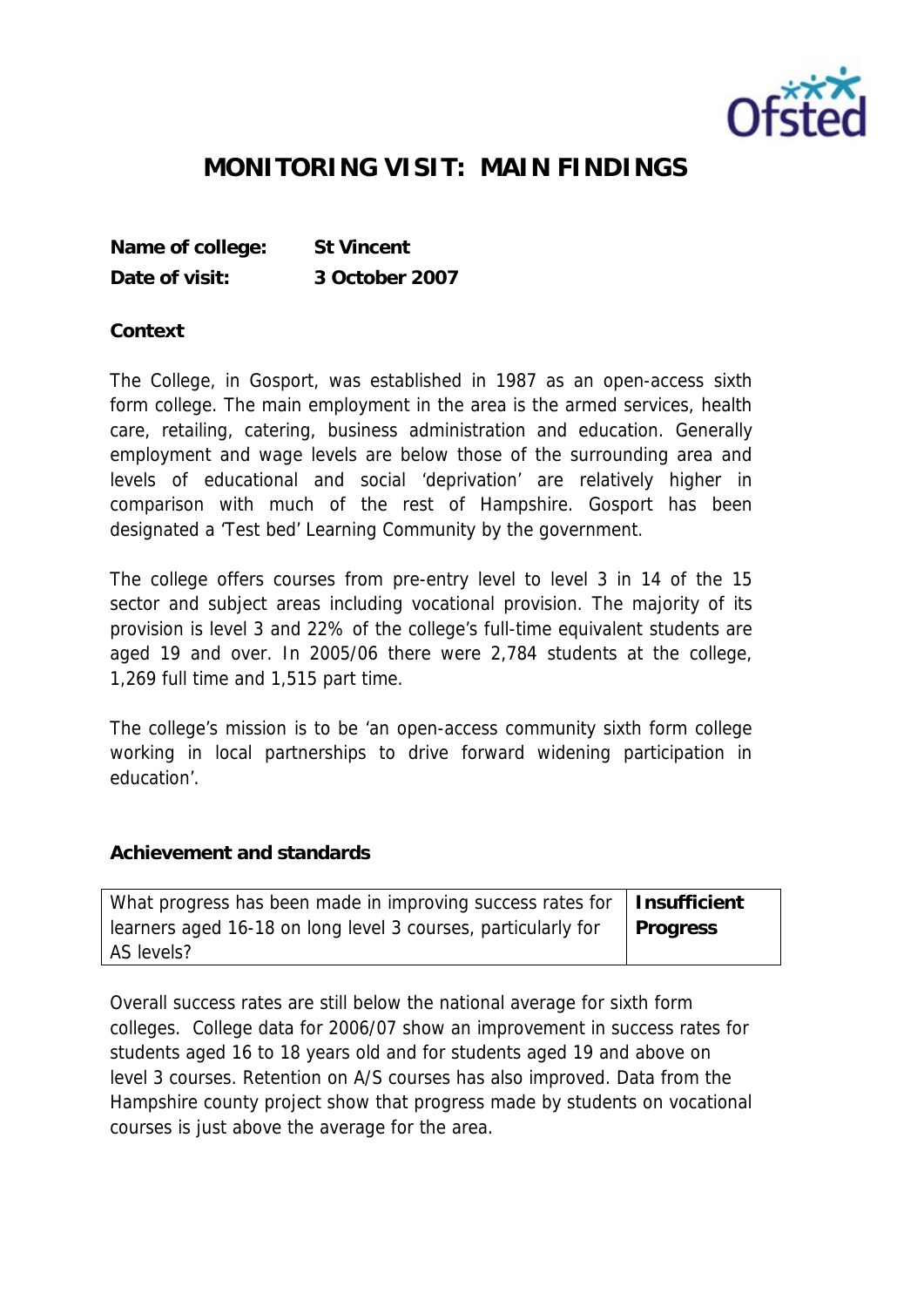

The college has taken suitable actions to improve success rates on level 2 courses through a restructure of mainly GCSE courses which are below the national average. However, the impact of the strategy has yet to be seen. Since January progress has been good in improving attendance and punctuality of students.

| What progress has been made to help improve outcomes for   Reasonable |                 |
|-----------------------------------------------------------------------|-----------------|
| learners in health and care provision at levels 2 and 3?              | <b>Progress</b> |

Several appropriate and effective measures have been implemented as a result of the change in curriculum management and review of the area. These include measures such as closer tracking of students, which is showing improvement in students' unit attainments, identifying students at 'risk of not achieving' early in the course, redeploying staff to appropriate roles and making more effective use of extra support and lesson time to help students with their portfolios.

## **Quality of provision**

| What progress has been made in ensuring that students  | Reasonable |
|--------------------------------------------------------|------------|
| understand, and are clear about, how their progress on | Progress   |
| courses is monitored?                                  |            |

Students interviewed knew their targets and what they mean, and they were clear on how they are assessed. Suitable new measures have been introduced to ensure parents and carers receive regular information about progress and there are good and timely checks on progress of students which the students are clear about.

| How successful have college actions been in delivering the | Reasonable      |
|------------------------------------------------------------|-----------------|
| Every Child Matters (ECM) themes through the tutorial      | <b>Progress</b> |
| programme?                                                 |                 |

The greater allocation of time towards tutorials and the restructuring of the tutorial and pastoral system have been effective in improving the delivery and content of tutorials. Students interviewed thought that tutorials this year have been more meaningful and helpful, particularly those on budgeting, finance and health, related to the Every Child Matters (ECM) themes. However, monitoring the quality of tutorials is not yet consistent across the college.